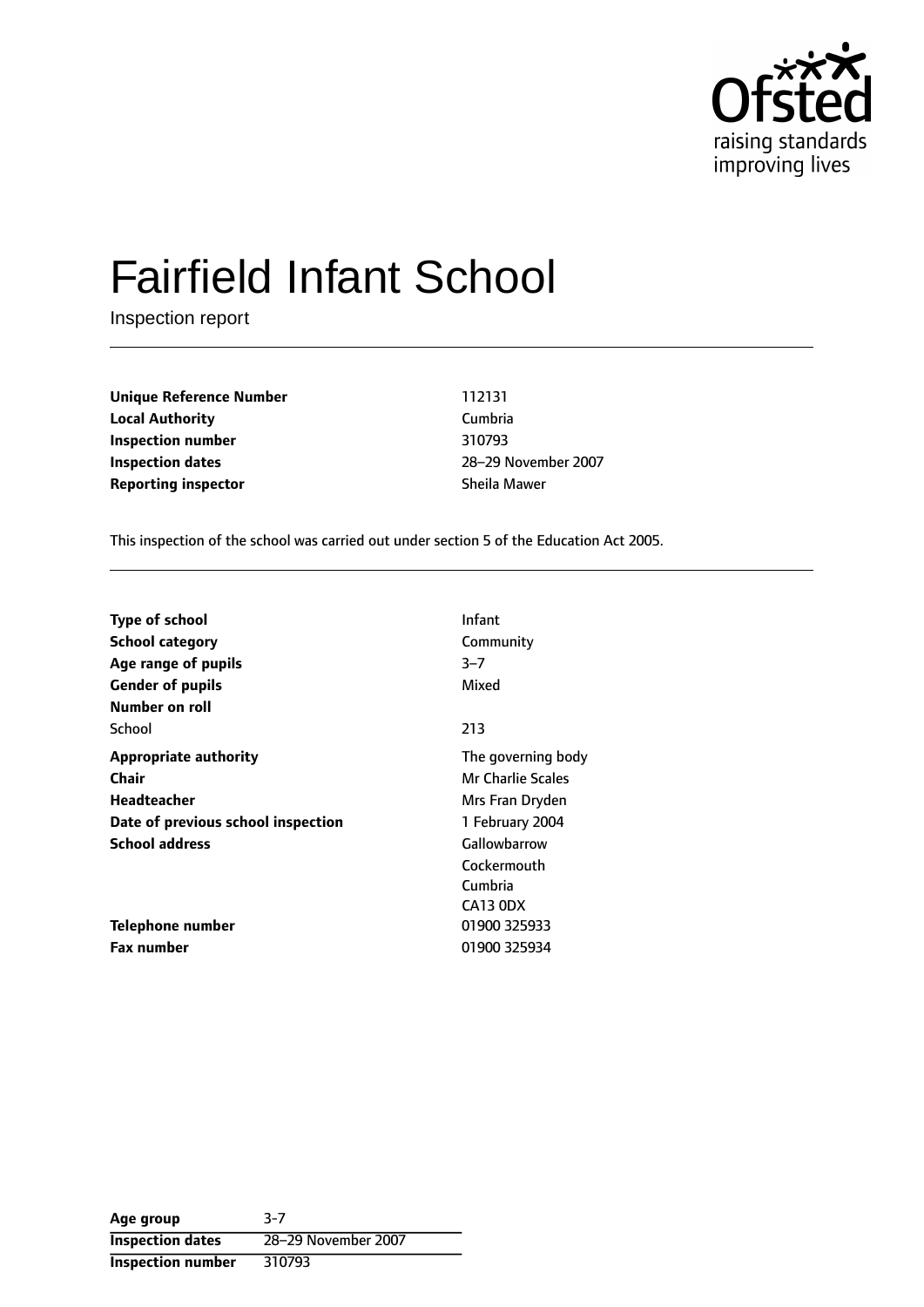.

© Crown copyright 2007

#### Website: www.ofsted.gov.uk

This document may be reproduced in whole or in part for non-commercial educational purposes, provided that the information quoted is reproduced without adaptation and the source and date of publication are stated.

Further copies of this report are obtainable from the school. Under the Education Act 2005, the school must provide a copy of this report free of charge to certain categories of people. A charge not exceeding the full cost of reproduction may be made for any other copies supplied.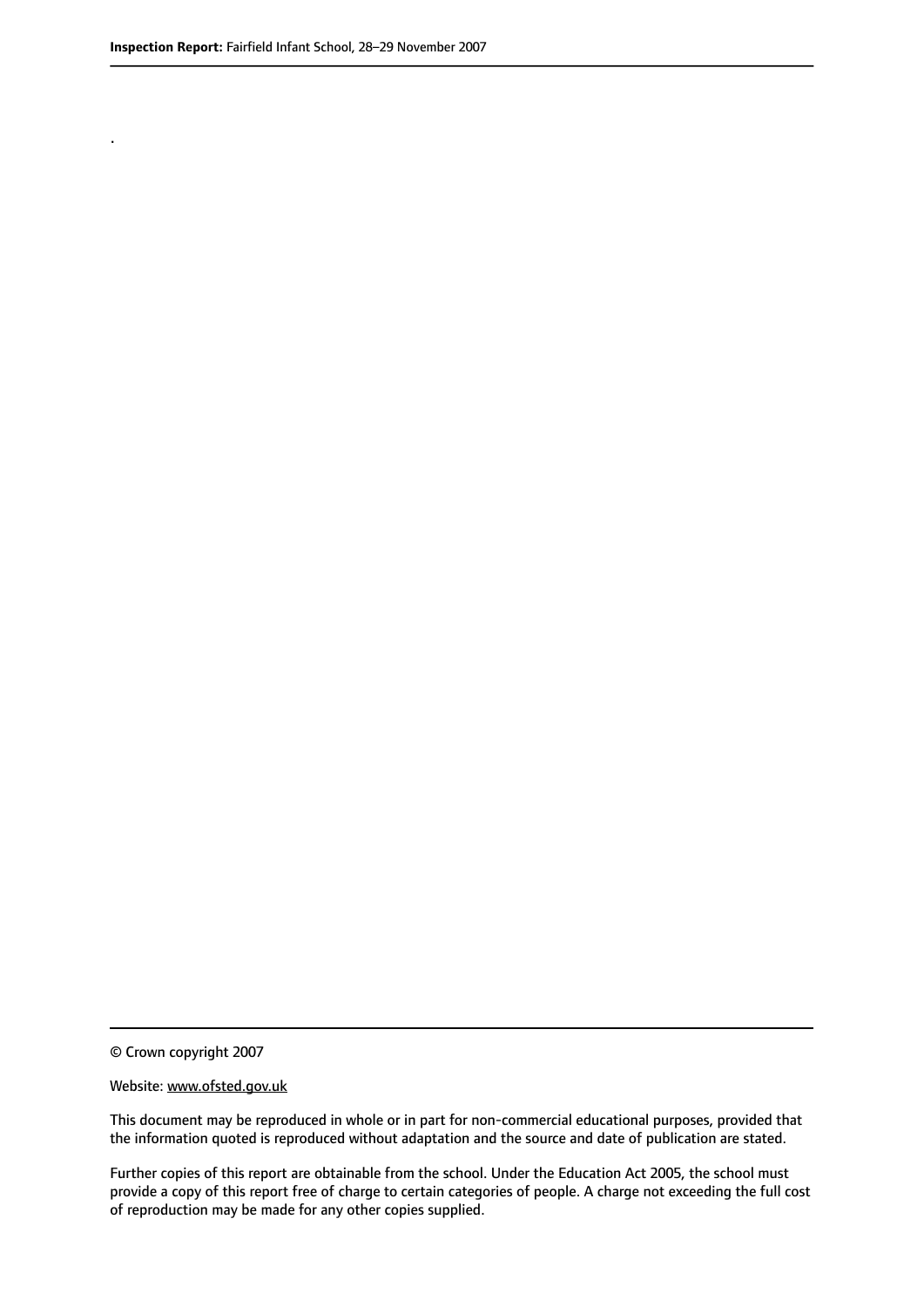## **Introduction**

The inspection was carried out by two Additional Inspectors.

## **Description of the school**

This average sized school is oversubscribed and draws pupils from beyond its immediate locality. Socio-economic conditions are comparatively advantageous and only a small proportion of pupils is entitled to free school meals. Most pupils are from White British backgrounds. A very small number of pupils speak a language other then English at home. These pupils are generally at an early stage of learning English. The percentage of pupils with learning difficulties and/or disabilities is well below average.

#### **Key for inspection grades**

| Grade 1 | Outstanding  |
|---------|--------------|
| Grade 2 | Good         |
| Grade 3 | Satisfactory |
| Grade 4 | Inadequate   |
|         |              |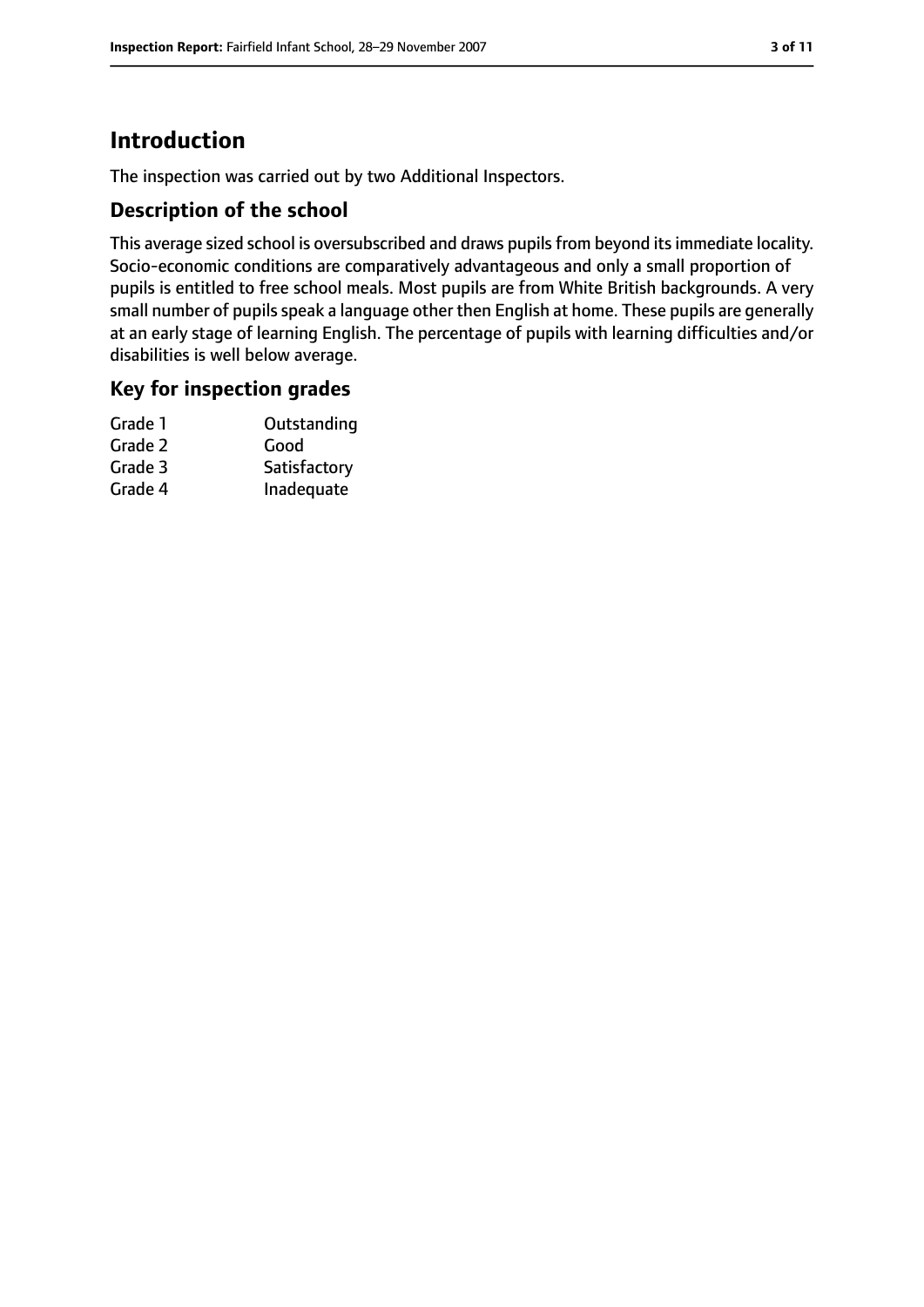## **Overall effectiveness of the school**

#### **Grade: 1**

The school provides an outstanding education for its pupils and gives excellent value for money. Parents agree when they say, 'If I could name a perfect school, it would be Fairfield Infants'. Outstanding leadership and management underpin pupils' excellent achievement and their exemplary personal development. The school is modest in evaluating its effectiveness because it strives constantly to improve further through rigorous monitoring and evaluation. The headteacher provides excellent leadership and is pivotal to the school's success. She has built a strong team of effective staff and governors, who are committed to high achievement and strive for excellence in all they do. Staff are encouraged to improve their expertise through training. As a result, they fulfil their additional responsibilities as subject leaders very well and keep up to date with the pace of national change. They also excel as outstanding teachers who have high expectations of pupils' abilities and encourage their independence as learners. Consequently, standards at the end of Year 2 have stayed significantly above average since the previous inspection.

Care, guidance and support are excellent and highly regarded by parents who overwhelmingly praise the school for keeping their children healthy and safe. The school constantly reaches out into the community to find innovative ways to enrich an already excellent curriculum. For example, pupils collaborated with a local school and businesses in the compilation of a 'Healthy Lunchbox' booklet for parents. One of the reasons for pupils' excellent academic achievement is their outstanding personal development. They love school and as one parent commented, 'Everyday my children bubble with enthusiasm on their way to school and come home happy.' Pupils' behaviour is excellent and they show great concern for others through their fund raising activities. The school council is growing in strength and stature and is currently working on sections of the school's web site. By the time they leave the school, pupils are armed with high level skills to help them to move on successfully in all that they do.

#### **Effectiveness of the Foundation Stage**

#### **Grade: 1**

The quality of provision in the Foundation Stage is excellent, although stronger in the Reception classes, where progress is exceptionally good. Some recent staffing changes in the Nursery are still being consolidated, but overall the Foundation Stage provides high quality care for children in a safe and secure environment. Planning is thorough and provides purposeful adult-led activities that engage the children as well as opportunities for them to plan their own learning and become more independent. The building has recently been extended which gives more space and opportunities for imaginative play. Within the school's limited playground facilities, a good outdoor area has been adapted to extend the different areas of learning. However, a few aspects of physical development are difficult to organise on the steep playground. Teaching is good in the Nursery and excellent in the Reception classes, where meticulous records are kept of children's progress and used to meet their diverse needs. The excellent support that children receive in the basic skills and in their personal and social development gives them the confidence to succeed in the next stage of their learning. The Foundation Stage leader is a model of good practice and her high expectations and support for colleagues is further strengthening the provision in the Nursery.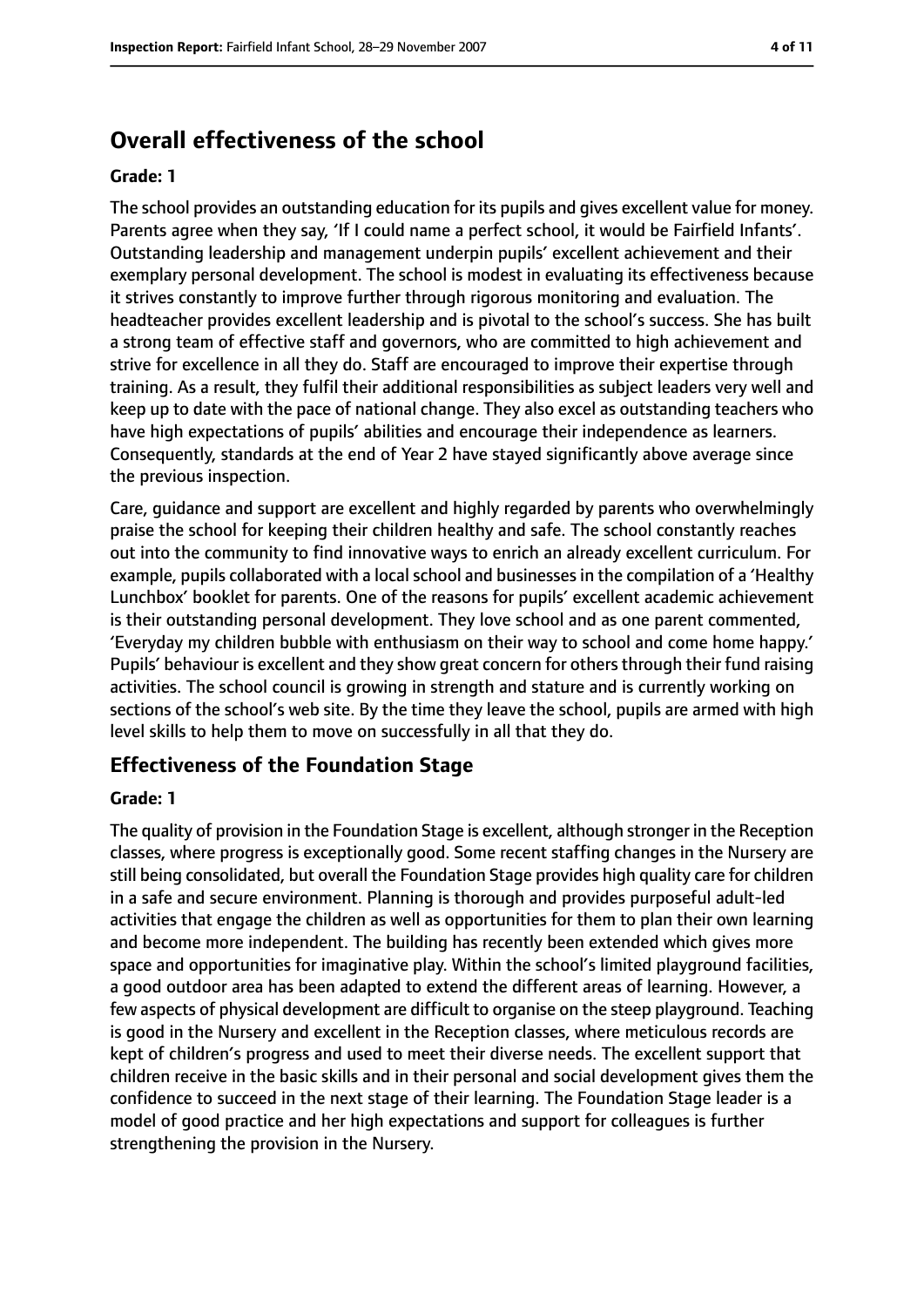## **What the school should do to improve further**

■ The school does not have any significant areas for improvement that it is not already tackling.

## **Achievement and standards**

#### **Grade: 1**

Achievement is excellent for all groups of pupils, including those with learning difficulties and/or disabilities. Children start school with standards that are typical for their age. In the Foundation Stage they make rapid progress so that by the time they enter Year 1, most pupils are working beyond the goals expected of five-year-olds. Standards at the end of Year 2 are significantly above average and progress is excellent. In 2006-2007 the standards were very high in all subjects and more able pupils performed particularly well. This year, the standards are not as high overall as they were in 2006-2007 because of a larger percentage of pupils with learning difficulties and/or disabilities. Boys perform less well than girls in writing. However, the school has recently adopted a more structured approach to teaching letter sounds. This is helping the boys to improve their writing skills and slowly catch up with the girls. Standards in information and communication technology (ICT) and music are above average.

## **Personal development and well-being**

#### **Grade: 1**

Pupils' personal development, including their spiritual, moral, social and cultural development, is outstanding. Relationships are excellent and pupils manage their feelings and emotions well. As a result, behaviour is exemplary. They work hard in lessons, cooperate well and demonstrate a mature, caring attitude towards one another. They listen carefully in class discussions and are confident when expressing views and opinions. Pupils' typically say 'school is fun' and their enjoyment is evident in all they do and in the above average attendance this year. They have a very good awareness of what constitutes a healthy lifestyle and thoroughly enjoy the 'huff and puff' exercises. They know how to stay safe, and feel confident that they have someone to go to if they are upset. Pupils have a very good sense of what is right and wrong and particularly value the work of the 'playground friends'. They typically comment that, 'We know how to behave and how to help and we give good advice.' They willingly accept responsibility and through the school council make a valuable contribution to the life of the school and the wider community. For example, they are currently assisting with a litter campaign in the community. Pupils are being well equipped for later life through excellent basic skills and high levels of competence in ICT.

## **Quality of provision**

## **Teaching and learning**

#### **Grade: 1**

Pupils achieve exceptionally well because teaching is of a consistently high quality. Assessment information is used well to match work accurately to pupils' different learning needs and to plan challenging activities. Lessons are stimulating and enjoyable with many opportunities for practical activities. In the Reception class for example, staff used a sand pit to build a castle with the children in order to extend their speaking and listening skills after a lesson on nursery rhymes. A prominent feature of lessons is the very effective way that support staff are trained to accelerate the learning of small groups of pupils. They have been particularly successful in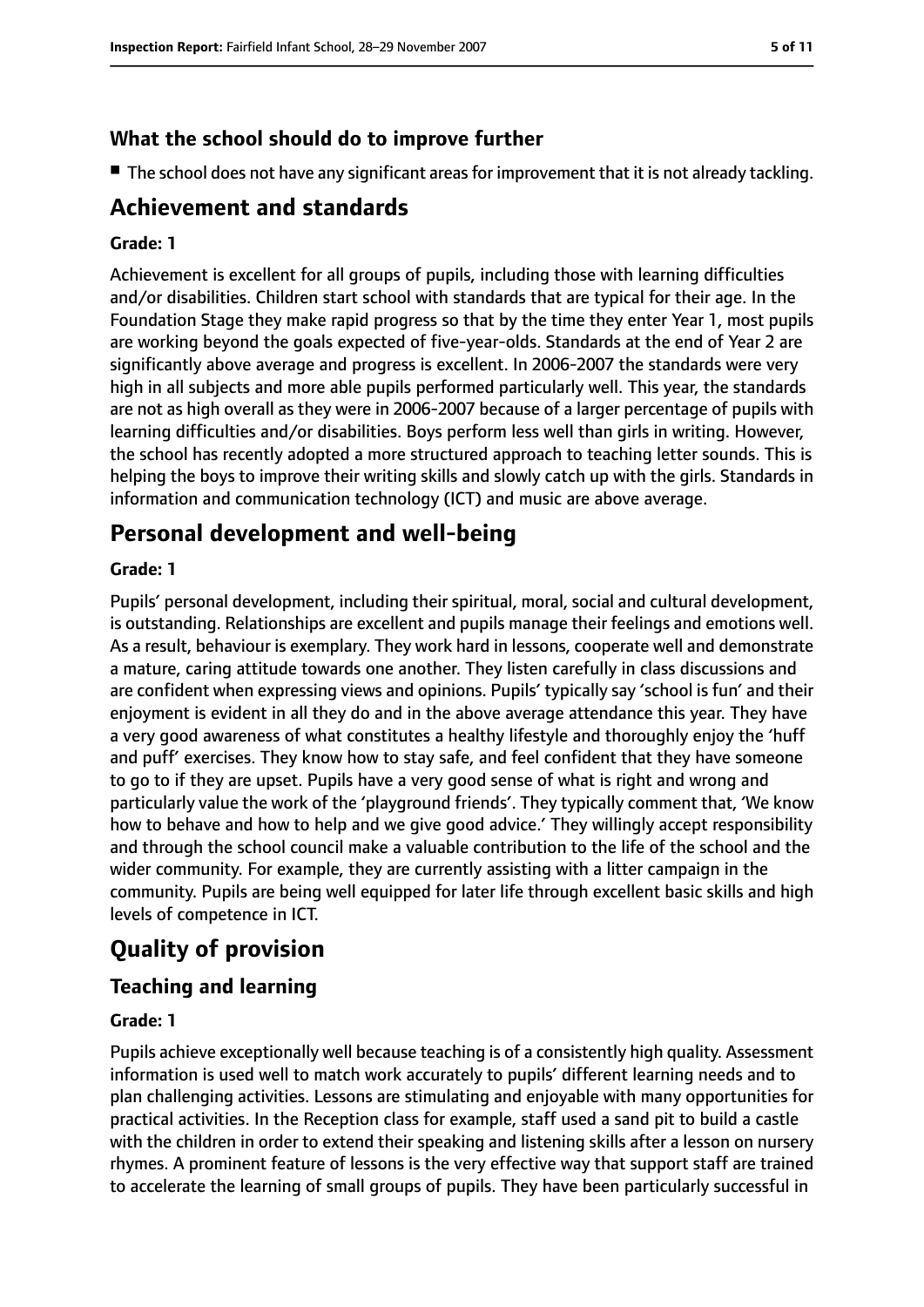contributing to the above average standardsin ICT. The way pupils are managed and encouraged is of the highest calibre and consequently they give of their best and are highly motivated to learn. Pupils review their own progress at the end of lessons and teachers' marking provides very helpful guidance on what is done well and what to improve. Parents play an important role in extending their children's learning. They see that homework is completed and a large number of them help in the classroom with a range of different activities.

## **Curriculum and other activities**

#### **Grade: 1**

The outstanding curriculum motivates pupils and promotes enjoyment of learning. There is a very strong focus on extending literacy, numeracy and ICT skills across different subjects. This promotes the achievement of high standards by the end of Year 2. Teachers effectively modify the curriculum to take account of pupils' aptitudes so that all pupils, including those with learning difficulties and/or disabilities, make equally strong progress. Personal, social, health and emotional development are very well promoted so that pupils get along with one another very well and have a good understanding of healthy living. A wide range of educational visits and visitors adds enrichment and enjoyment to learning. For example, very good use is made of parental skills and knowledge in developing pupils' understanding of different cultures. When children in Reception celebrated Shichi-go-san, the father of a Japanese pupil helped with the celebrations.

## **Care, guidance and support**

#### **Grade: 1**

Care, guidance and support of pupils are outstanding. Procedures and arrangements for child protection, health and safety and risk assessment are secure and rigorous. Excellent relationships with adults contribute to a warm caring atmosphere. This gives pupils the confidence that teachers will sort out any problems. The school encourages pupils to accept personal responsibility, consider the feelings of others and to care for one another. The school carefully monitors the progress of pupils so that it is able to identify those who need additional help and support. Very good links with external agencies ensure that pupils receive appropriate help. Academic guidance is good. Staff know pupils well and through the 'I can do' books, pupils know what they need to do to improve their work.

## **Leadership and management**

#### **Grade: 1**

Leadership and management are outstanding. The exceedingly strong and stable leadership of the headteacher holds the key to the school's continuing success. She has built an effective team of key staff around her and strengthened their roles in monitoring and evaluating the quality of pupils' learning. This has ensured excellent improvements since the previous inspection, the continuation of high standards and rapid progress made. Challenging targets are also met. The views of parents, pupils, staff and governors are sought in preparing the carefully prioritised school development plan. The plan is used rigorously to evaluate the performance of the school and to assess its strengths and weaknesses. Governance is excellent. Governors know the school extremely well and play a significant part in shaping its development. Recently, they have overseen major alterations to the school and changes in staffing without any adverse effect on the pupils' learning. Already judged as a very good school at the previous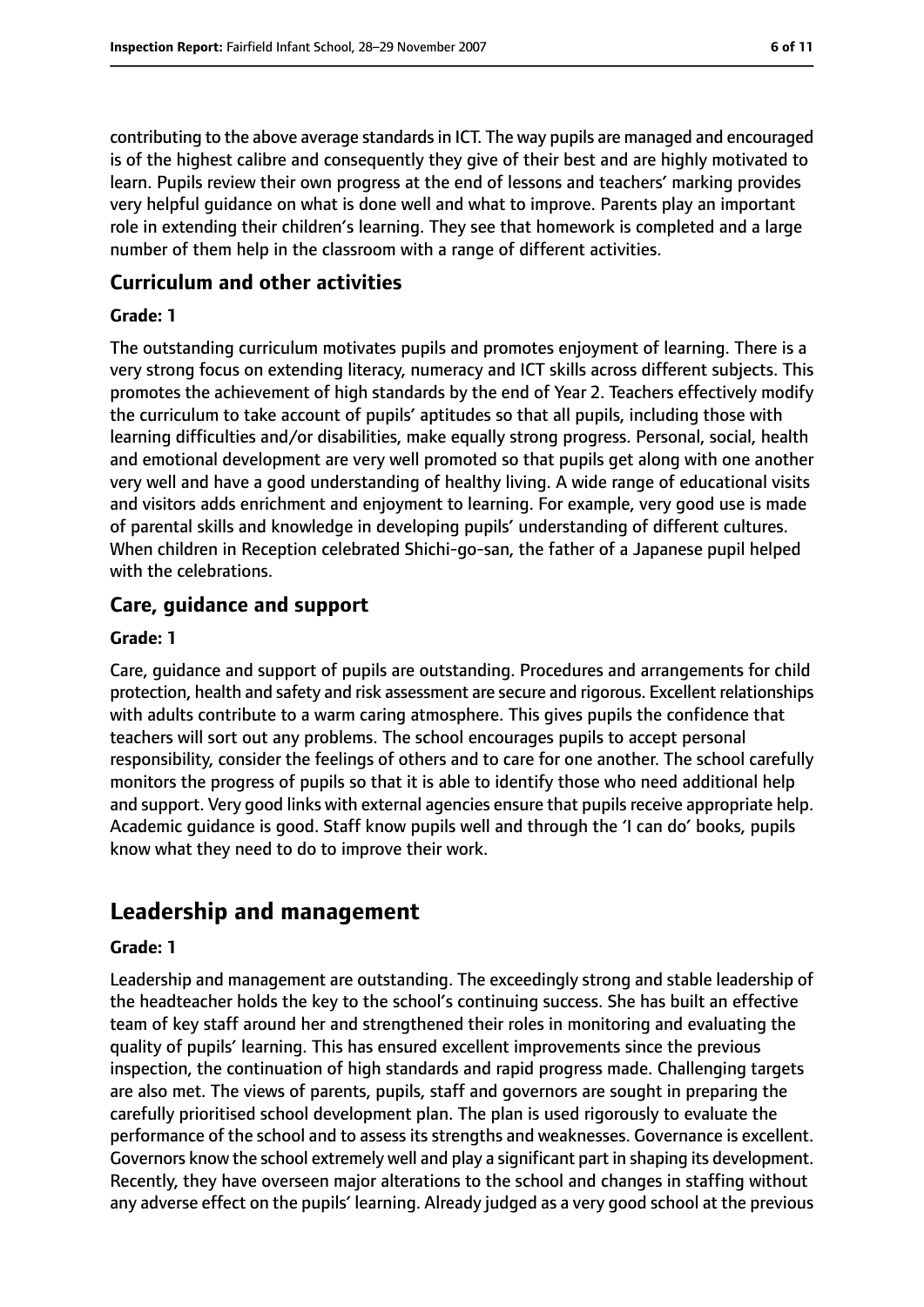inspection, the school has gone from strength to strength and has an excellent capacity to continue to do so.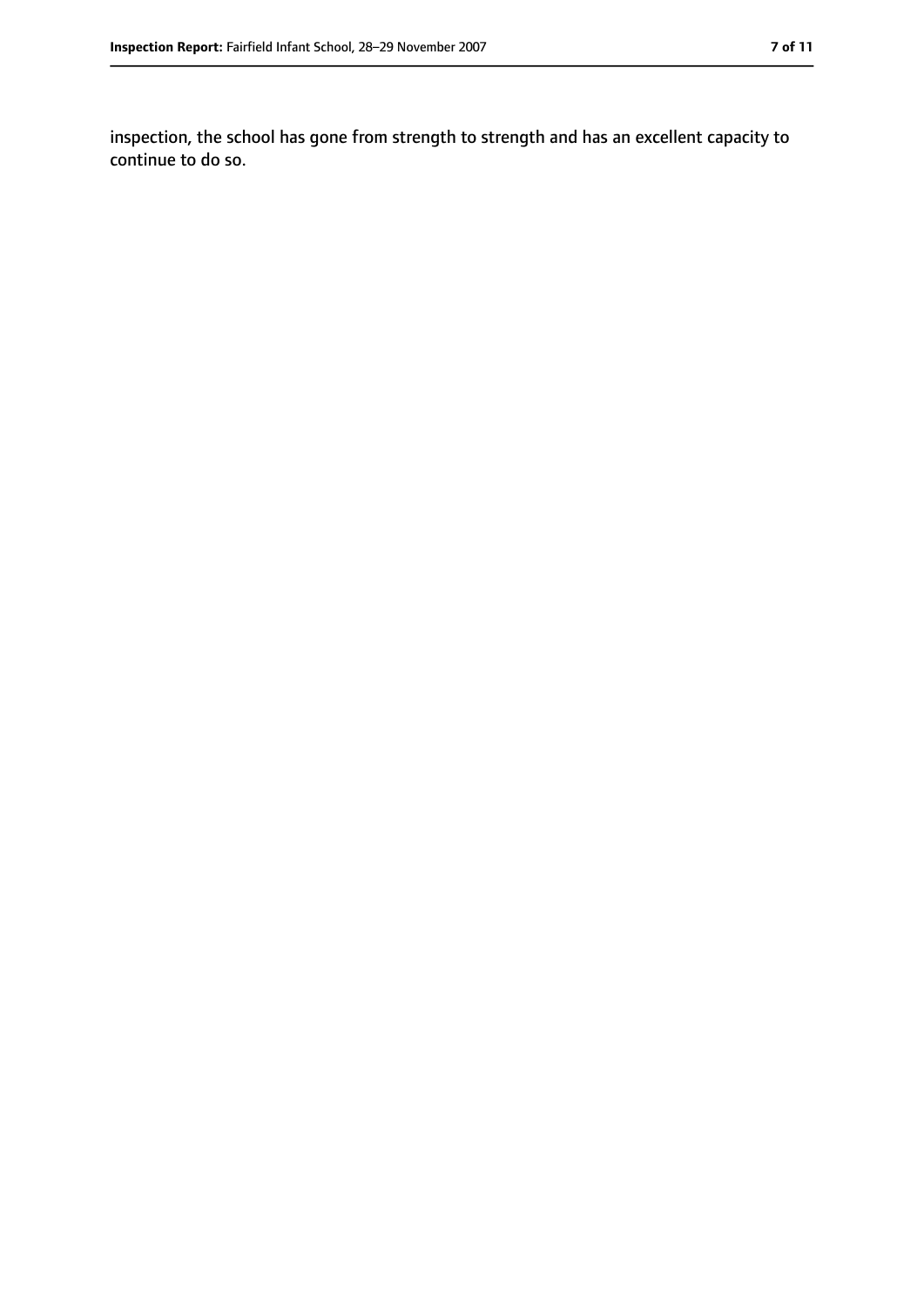**Any complaints about the inspection or the report should be made following the procedures set out in the guidance 'Complaints about school inspection', which is available from Ofsted's website: www.ofsted.gov.uk.**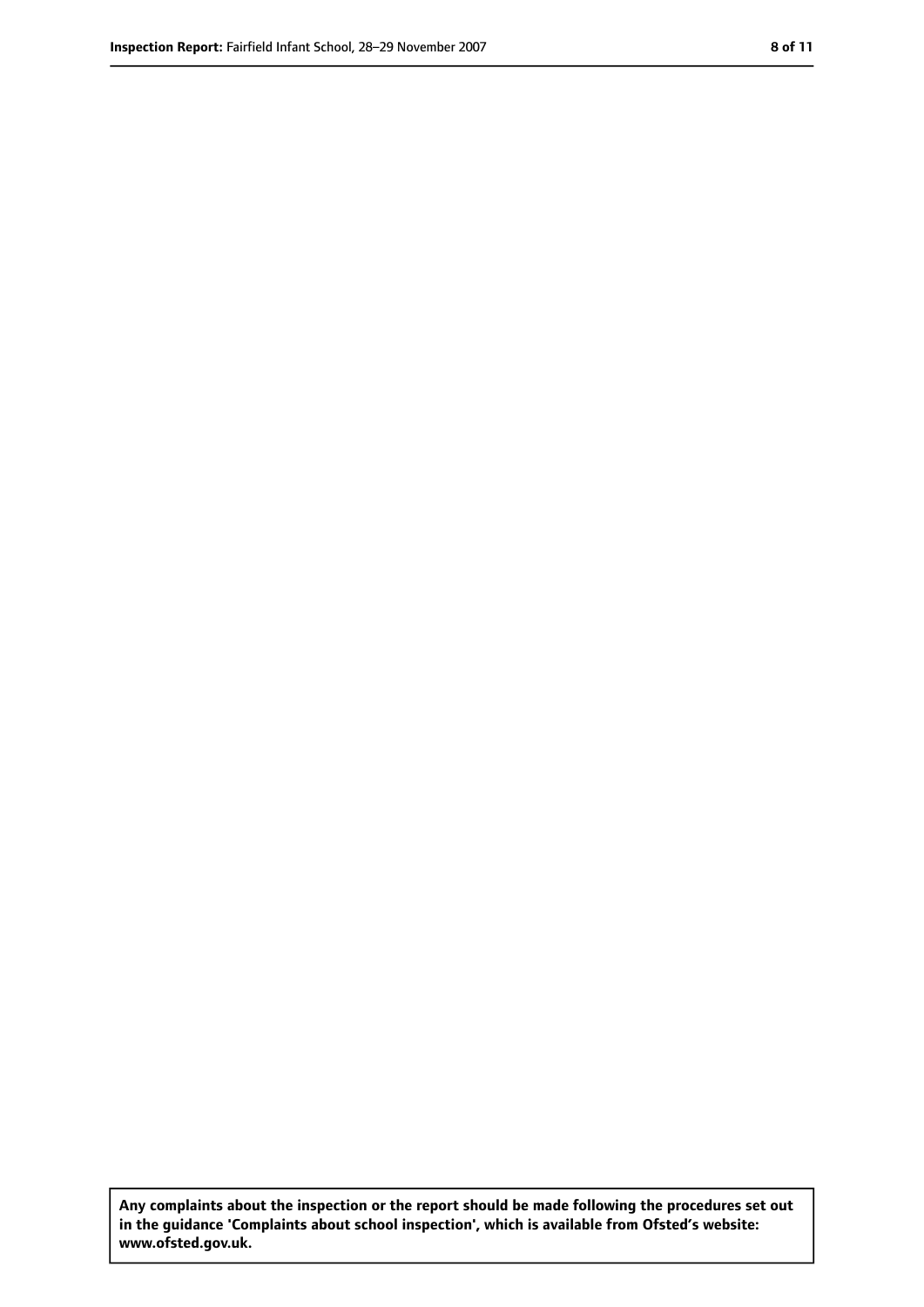#### **Annex A**

## **Inspection judgements**

| $^{\backprime}$ Key to judgements: grade 1 is outstanding, grade 2 good, grade 3 satisfactory, and | School         |
|----------------------------------------------------------------------------------------------------|----------------|
| arade 4 inadeguate                                                                                 | <b>Overall</b> |

## **Overall effectiveness**

| How effective, efficient and inclusive is the provision of education, integrated<br>care and any extended services in meeting the needs of learners? |     |
|------------------------------------------------------------------------------------------------------------------------------------------------------|-----|
| Effective steps have been taken to promote improvement since the last<br>inspection                                                                  | Yes |
| How well does the school work in partnership with others to promote learners'<br>well-being?                                                         |     |
| The effectiveness of the Foundation Stage                                                                                                            |     |
| The capacity to make any necessary improvements                                                                                                      |     |

## **Achievement and standards**

| How well do learners achieve?                                                                               |  |
|-------------------------------------------------------------------------------------------------------------|--|
| The standards <sup>1</sup> reached by learners                                                              |  |
| How well learners make progress, taking account of any significant variations between<br>groups of learners |  |
| How well learners with learning difficulties and disabilities make progress                                 |  |

## **Personal development and well-being**

| How good is the overall personal development and well-being of the<br>learners?                                  |  |
|------------------------------------------------------------------------------------------------------------------|--|
| The extent of learners' spiritual, moral, social and cultural development                                        |  |
| The extent to which learners adopt healthy lifestyles                                                            |  |
| The extent to which learners adopt safe practices                                                                |  |
| How well learners enjoy their education                                                                          |  |
| The attendance of learners                                                                                       |  |
| The behaviour of learners                                                                                        |  |
| The extent to which learners make a positive contribution to the community                                       |  |
| How well learners develop workplace and other skills that will contribute to<br>their future economic well-being |  |

## **The quality of provision**

| How effective are teaching and learning in meeting the full range of the<br>learners' needs?          |  |
|-------------------------------------------------------------------------------------------------------|--|
| How well do the curriculum and other activities meet the range of needs<br>and interests of learners? |  |
| How well are learners cared for, quided and supported?                                                |  |

 $^1$  Grade 1 - Exceptionally and consistently high; Grade 2 - Generally above average with none significantly below average; Grade 3 - Broadly average to below average; Grade 4 - Exceptionally low.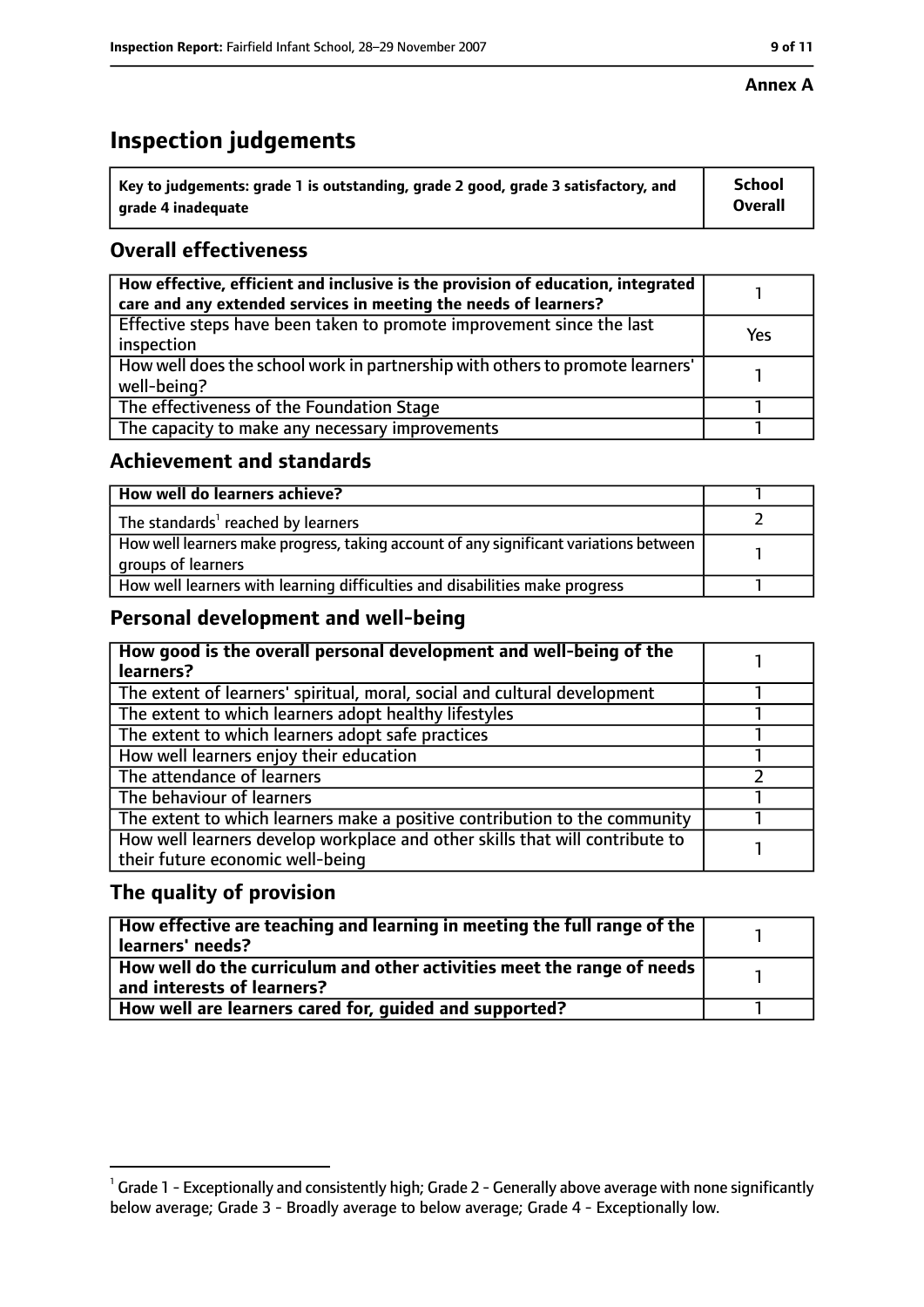## **Leadership and management**

| How effective are leadership and management in raising achievement<br>and supporting all learners?                                              |           |
|-------------------------------------------------------------------------------------------------------------------------------------------------|-----------|
| How effectively leaders and managers at all levels set clear direction leading<br>to improvement and promote high quality of care and education |           |
| How effectively leaders and managers use challenging targets to raise standards                                                                 |           |
| The effectiveness of the school's self-evaluation                                                                                               |           |
| How well equality of opportunity is promoted and discrimination tackled so<br>that all learners achieve as well as they can                     |           |
| How effectively and efficiently resources, including staff, are deployed to<br>achieve value for money                                          |           |
| The extent to which governors and other supervisory boards discharge their<br>responsibilities                                                  |           |
| Do procedures for safequarding learners meet current government<br>requirements?                                                                | Yes       |
| Does this school require special measures?                                                                                                      | <b>No</b> |
| Does this school require a notice to improve?                                                                                                   | No        |